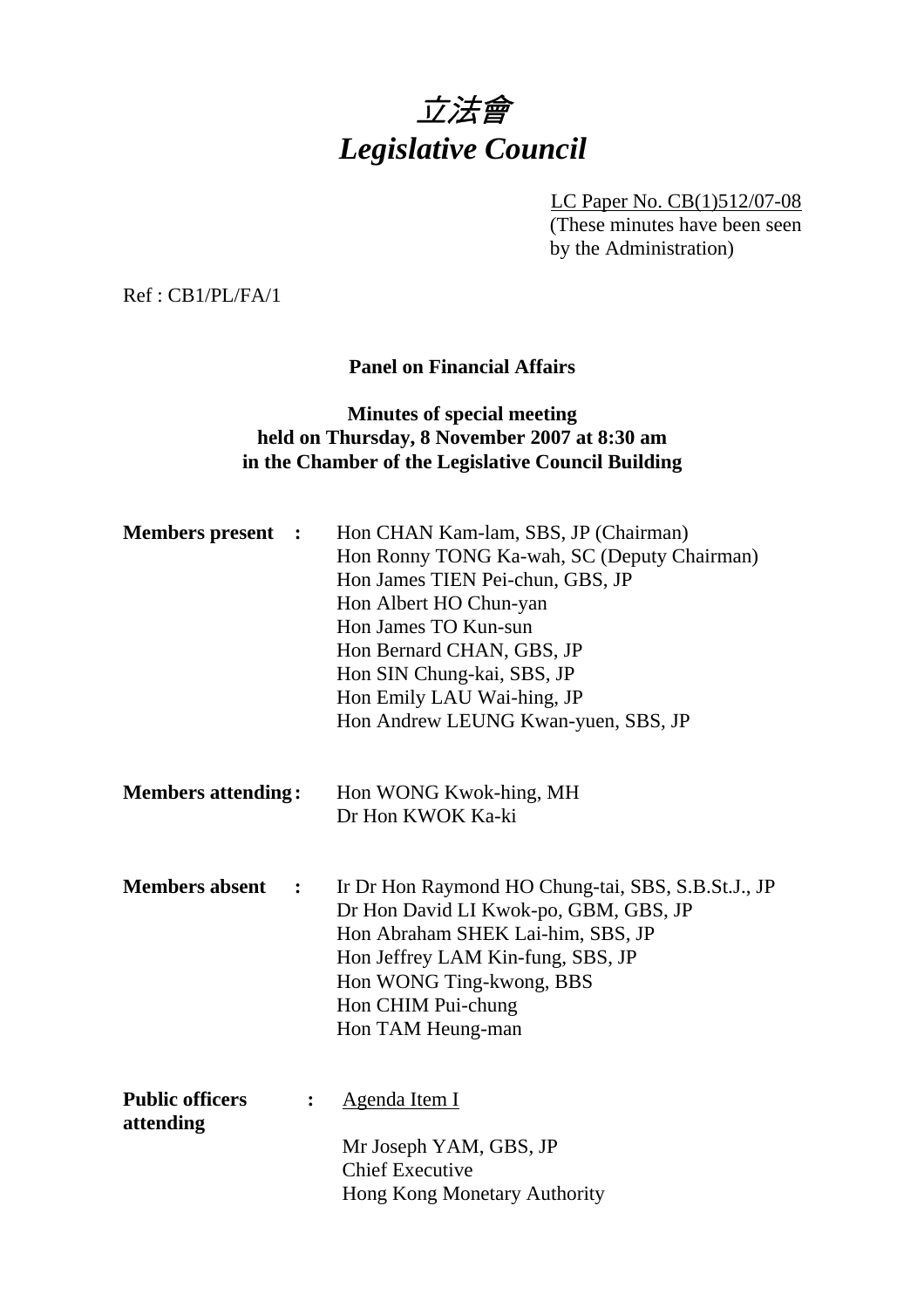|                                                              | Mr Peter PANG, JP<br>Deputy Chief Executive<br>Hong Kong Monetary Authority                                        |  |  |  |  |  |  |
|--------------------------------------------------------------|--------------------------------------------------------------------------------------------------------------------|--|--|--|--|--|--|
|                                                              | Mr Y K CHOI, JP<br>Deputy Chief Executive<br>Hong Kong Monetary Authority                                          |  |  |  |  |  |  |
|                                                              | Mr Eddie YUE, JP<br>Deputy Chief Executive<br>Hong Kong Monetary Authority                                         |  |  |  |  |  |  |
|                                                              | Agenda Item II                                                                                                     |  |  |  |  |  |  |
|                                                              | Mr Albert LAM<br>Deputy Secretary for Financial Services and the Treasury<br>(Financial Services)                  |  |  |  |  |  |  |
|                                                              | Ms Jenny CHAN<br>Principal Assistant Secretary for Financial Services and<br>the Treasury (Financial Services)     |  |  |  |  |  |  |
|                                                              | Mr Ryan CHIU<br>Assistant Secretary for Financial Services and the<br><b>Treasury (Financial Services)</b>         |  |  |  |  |  |  |
| <b>Attendance by</b><br>: $\ddot{\phantom{a}}$<br>invitation | Mr Darren MCSHANE<br>Executive Director (Regulation & Policy)<br><b>Mandatory Provident Fund Schemes Authority</b> |  |  |  |  |  |  |
|                                                              | Ms Gabriella YEE<br>Senior Manager (Policy & Development)<br><b>Mandatory Provident Fund Schemes Authority</b>     |  |  |  |  |  |  |
| <b>Clerk in attendance:</b>                                  | <b>Miss Polly YEUNG</b><br>Chief Council Secretary (1)5                                                            |  |  |  |  |  |  |
| <b>Staff in attendance:</b>                                  | Ms Pauline NG<br><b>Assistant Secretary General 1</b>                                                              |  |  |  |  |  |  |
|                                                              | Mr KAU Kin-wah<br>Assistant Legal Adviser 6 (Agenda Item II)                                                       |  |  |  |  |  |  |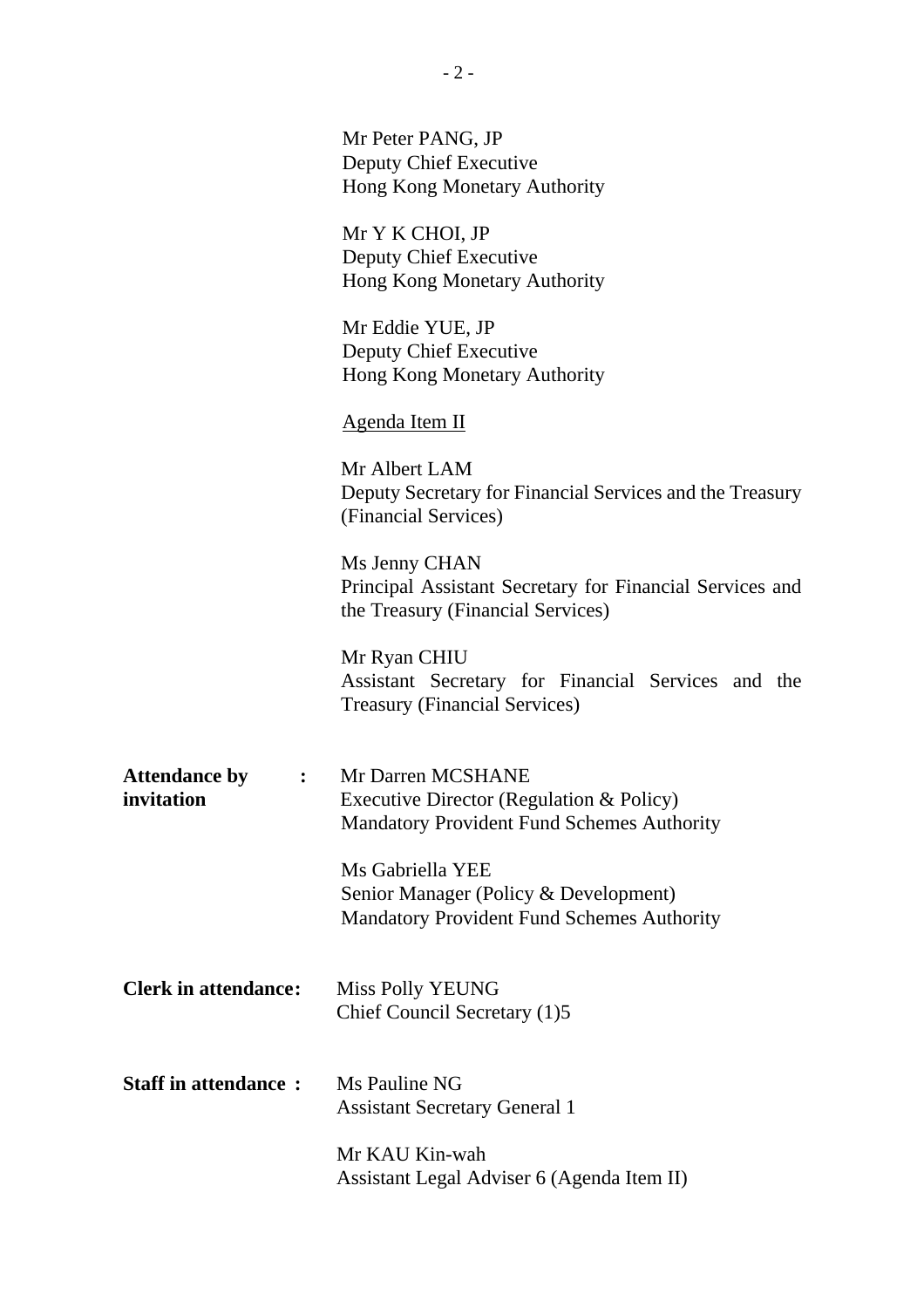Ms Rosalind MA Senior Council Secretary (1)8

Mr Justin TAM Council Secretary (1)3

Ms Sharon CHAN Legislative Assistant (1)8

### Action

#### **I. Briefing on the work of the Hong Kong Monetary Authority**

| (LC)                       | Paper                                |                                             | No. - Paper provided by the Hong Kong |  |  |  |  |
|----------------------------|--------------------------------------|---------------------------------------------|---------------------------------------|--|--|--|--|
| CB(1)160/07-08(01)(Updated |                                      |                                             | Monetary Authority (Updated version   |  |  |  |  |
| version)                   |                                      | of pages $28, 43, 44$ and $45$ of the paper |                                       |  |  |  |  |
|                            | tabled at the meeting were issued to |                                             |                                       |  |  |  |  |
|                            |                                      | members vide LC Paper No.                   |                                       |  |  |  |  |
|                            |                                      |                                             | $CB(1)226/07-08$ on 9 November        |  |  |  |  |
|                            |                                      | 2007)                                       |                                       |  |  |  |  |
|                            | LC Paper No. $CB(1)226/07-08(01)$    |                                             | — Speaking note of Mr Joseph YAM,     |  |  |  |  |
|                            |                                      | Chief Executive of the Hong Kong            |                                       |  |  |  |  |
|                            |                                      |                                             | Monetary Authority (tabled at the     |  |  |  |  |
|                            |                                      |                                             | meeting and issued to members on 9    |  |  |  |  |
|                            |                                      |                                             | November 2007)                        |  |  |  |  |

Briefing by the Hong Kong Monetary Authority

 At the invitation of the Chairman, the Chief Executive of the Hong Kong Monetary Authority (CE/HKMA) gave a power-point presentation on HKMA's key areas of work, as follows:

(a) On currency and monetary stability, the surge in stock market transactions and a series of well-received Initial Public Offerings (IPOs) in recent months resulted in increased equity-related demand for the Hong Kong dollar and capital inflow. The Hong Kong dollar strengthened to near the strong-side Convertibility Undertaking (CU) of 7.7500 and HKMA conducted active market operation by buying HK\$775 million worth of United States (US) dollars on 23 October to normalize the relationship between interest rates and exchange rates. Passive operations were subsequently conducted on 26 and 31 October 2007 when the strong-side CU was triggered against the background of a number of factors including equity-related capital inflows and unfounded market rumours about the Link Exchange Rate (LER) System. The Government's commitment to the LER System was firm and clear.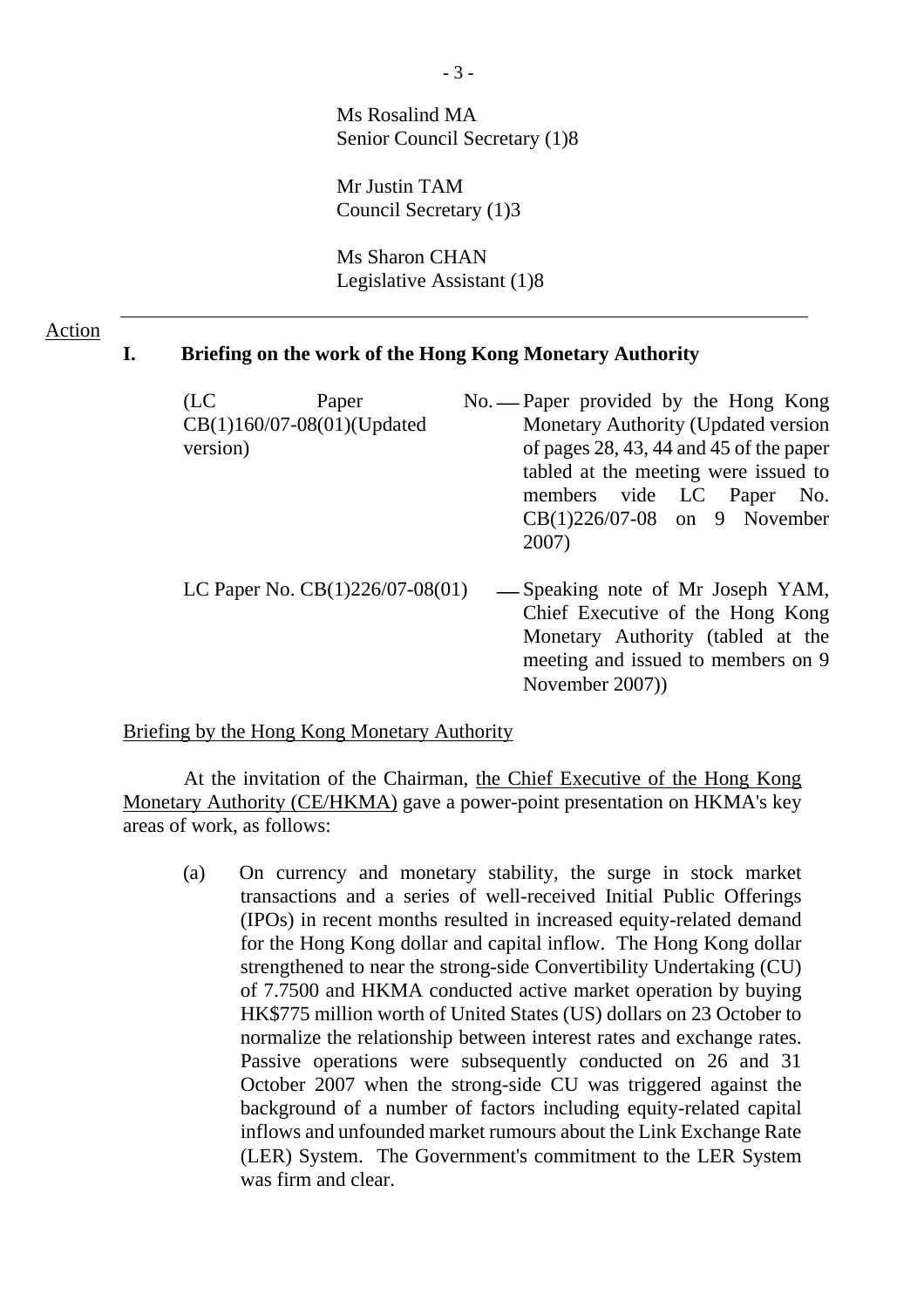- (b) The monetary and financial conditions of Hong Kong remained basically stable notwithstanding recent financial market volatility. There were nevertheless a number of uncertainties confronting Hong Kong's economy and financial markets, including the development of the sub-prime crisis in US and the economic and financial developments on the Mainland.
- (c) On the sub-prime crisis, the sub-prime mortgage market had developed against the background of rapid financial innovation and the search-for-yield behaviour in a low-interest-rate environment in recent years. With the cooling US housing market amid successive interest rate increases since mid-2005 and housing price depreciation in 2007, the delinquency and foreclosure rates were on the rise and difficulties in the US sub-prime mortgage and related structured product markets set off the present financial market turbulence. In response, major central banks had to inject liquidity into the interbank market, lower policy rates or put the rates on hold. The recent financial turbulence had had limited impact on Hong Kong's banking system and economy. Nevertheless, given the uncertainties regarding the outlook for the global financial markets as well as the global economy, Hong Kong could be affected through both the real economy and the financial-market channels.
- (d) As to the Mainland factor, the inter-related development of the monetary and financial conditions on the Mainland would create different pulling forces and it was important to manage these forces in order to avoid out-of-control development, which would be disruptive to financial markets. Rising inflation and interest rates, large demand for investment instruments by the non-state sector and the rapid accumulation of foreign exchange reserves were some of the issues which had drawn considerable concerns. It was inevitable that the financial markets in Hong Kong would be volatile in response to different news and developments on the Mainland. However, it was unlikely to cause systemic problems to the robust financial system in Hong Kong
- (e) Regarding inflation in Hong Kong, the surge in food prices on the Mainland, appreciation of Renminbi (RMB) and the impact of the weakening US dollar on the prices of imports had created inflation pressures on the economy. However, strong labour productivity growth had kept Hong Kong's inflation in check. Returning wealth to the people through fiscal relief measures such as waiving of Rates and increasing Government investment in infrastructure, as well as other policy measures would help to relieve the inflation pressure faced by the general public.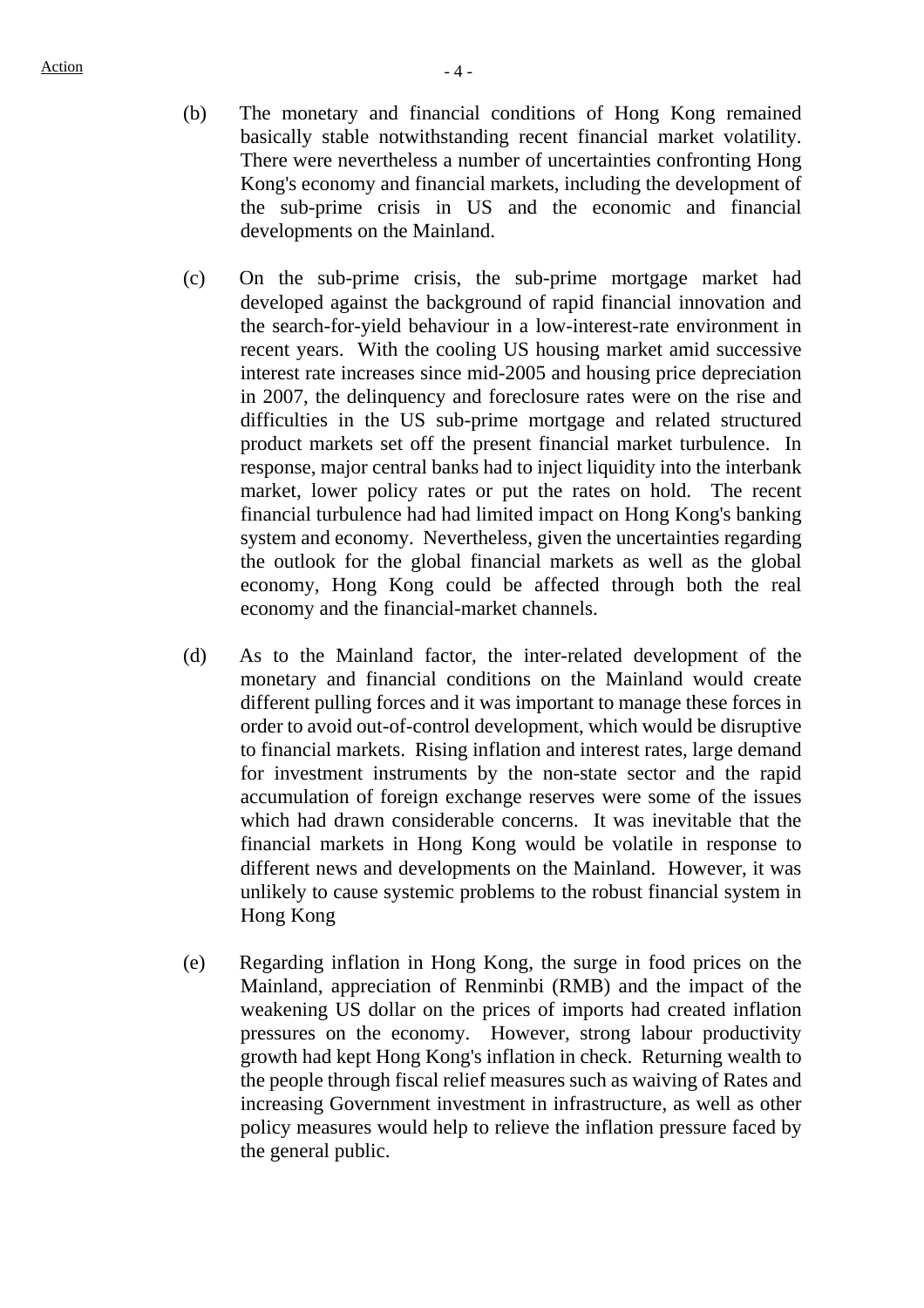- (f) On banking sector performance, recent stress testing on the banking system conducted by HKMA had shown that the risk-bearing capacity and capital position of the banking system was strong. The robust growth in domestic lending continued while the negative effects of the spill-over from the US sub-prime problem had been limited so far. The number of residential mortgages in negative equity continued to decline, standing at the historical low since the compilation of such statistics. The soundness of the banking system had been achieved through on going reforms undertaken by HKMA in collaboration with the banking industry, such as the deregulation of interest rate rules, launch of the Deposit Protection Scheme, sharing of credit data and the implementation of Basel II. HKMA was planning to conduct a "health check" on the banking system with a view to identifying how HKMA could best discharge its function in promoting the general stability of the banking system.
- (g) On the financial market infrastructure, the payment system maintained its smooth and efficient operation in handling the high average daily Hong Kong dollar real time gross settlement turnover of over \$1,000 billion. HKMA's other market infrastructure projects were in good progress.
- (h) On maintaining the status of Hong Kong as an international financial centre, HKMA's work focused on enhancing regional and Mainland cooperation. Hong Kong should assume a more proactive role in developing a mutually-assisting, complementary and interactive relationship with the Mainland using a five-pronged strategy to enhance Hong Kong's status as the international financial centre in China. Failing that, Hong Kong might become marginalized.
- (i) On management of the Exchange Fund (EF), it should be noted that EF was not a pure investment fund and its investment strategy had to be consistent with the statutory objectives of the Fund. On 7 September 2007, the Financial Secretary (FS) announced the increase in shareholding in the Hong Kong Exchanges and Clearing Limited (HKEx) to 5.88%, which was a strategic use of EF. The HKEx shares so acquired would be part of the strategic portfolio of EF. From January to September 2007, the net investment income of EF was \$106.7 billion and the Treasury's share was \$20.2 billion (with a fixed annual rate of return of 7% for 2007 under the new income-sharing arrangement which came into effect on 1 April 2007). As at end-September 2007, the accumulated surplus and of EF was \$594.2 billion and the total asset was \$1319.1 billion.

### Discussion

*Maintaining monetary and financial stability*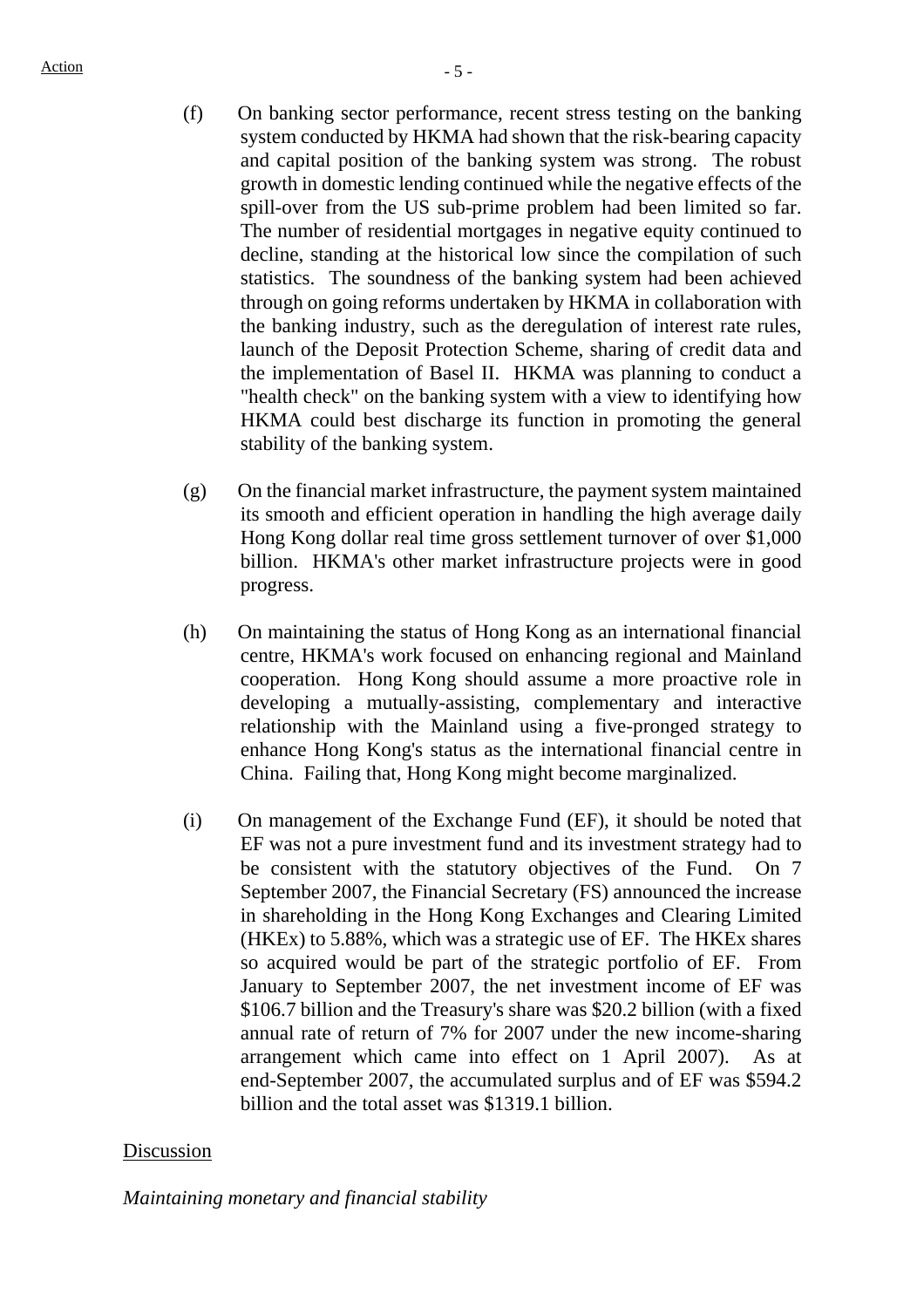2. Dr KWOK Ka-ki observed that following recent press reports about the tenure of office of the incumbent CE/HKMA, there was much speculation on changes to the existing monetary policy, such as the LER System. In the light of the volatility of the financial markets, Dr KWOK enquired about the measures or mechanism in place for maintaining Hong Kong's monetary and financial stability when there were changes in top-level personnel of HKMA.

3. In reply, CE/HKMA advised that FS was responsible for determining the monetary policy objectives and the structure of the monetary system of Hong Kong and the Monetary Authority (MA) was responsible for achieving the objectives. Under section 5A of the Exchange Fund Ordinance (EFO)(Cap. 66), FS was empowered to appoint a person to be MA and other persons to assist in the performance of the functions of MA. CE/HKMA pointed out that the appointment of senior staff of HKMA was decided by FS and he was not in a position to comment on the subject. CE/HKMA stressed that given the Government's clear and firm position on its monetary policy, he did not consider that staff changes, if any, in HKMA would result in any changes in the established policy.

4. Mr Albert HO questioned whether there was room for improving the anchoring arrangement under the LER System, having regard to the close link between the economy of Hong Kong and that of the Mainland and the possible distortion caused by the weak US dollar to the relationship between the exchange rates of the Hong Kong dollar and RMB. He enquired whether HKMA would explore the feasibility of improving the LER System in the long run by say, linking the Hong Kong dollar to a basket of foreign currencies.

5. CE/HKMA confirmed that while there was always room for improving the operation of the LER System, any change in the anchor currency would be a fundamental policy change. At present, there was no plan for such a change. He pointed out that HKMA had monitored closely the operation of the LER System and would make necessary refinements to strengthen the effectiveness and robustness of the System, such as the refinements introduced in 2005 for HKMA to conduct market operations within the Convertibility Zone. Responding to Mr Albert HO's concern about the pressure brought about by the rising value of RMB on the Hong Kong dollar, CE/HKMA advised that the business cycle synchronization between Hong Kong and US was in fact greater than that between Hong Kong and the Mainland. As such, the US dollar remained a suitable anchor for the Hong Kong dollar. He undertook to provide the research report prepared by HKMA on the subject for members' information.

(*Post-meeting note*: Members were provided with the link to view and/or download the research report from HKMA's website vide LC Paper No. CB(1)248/07-08 on 14 November 2007.)

6. Mr Ronny TONG was concerned about measures to alleviate the impact of external factors such as the weakening US dollar on the financial stability of Hong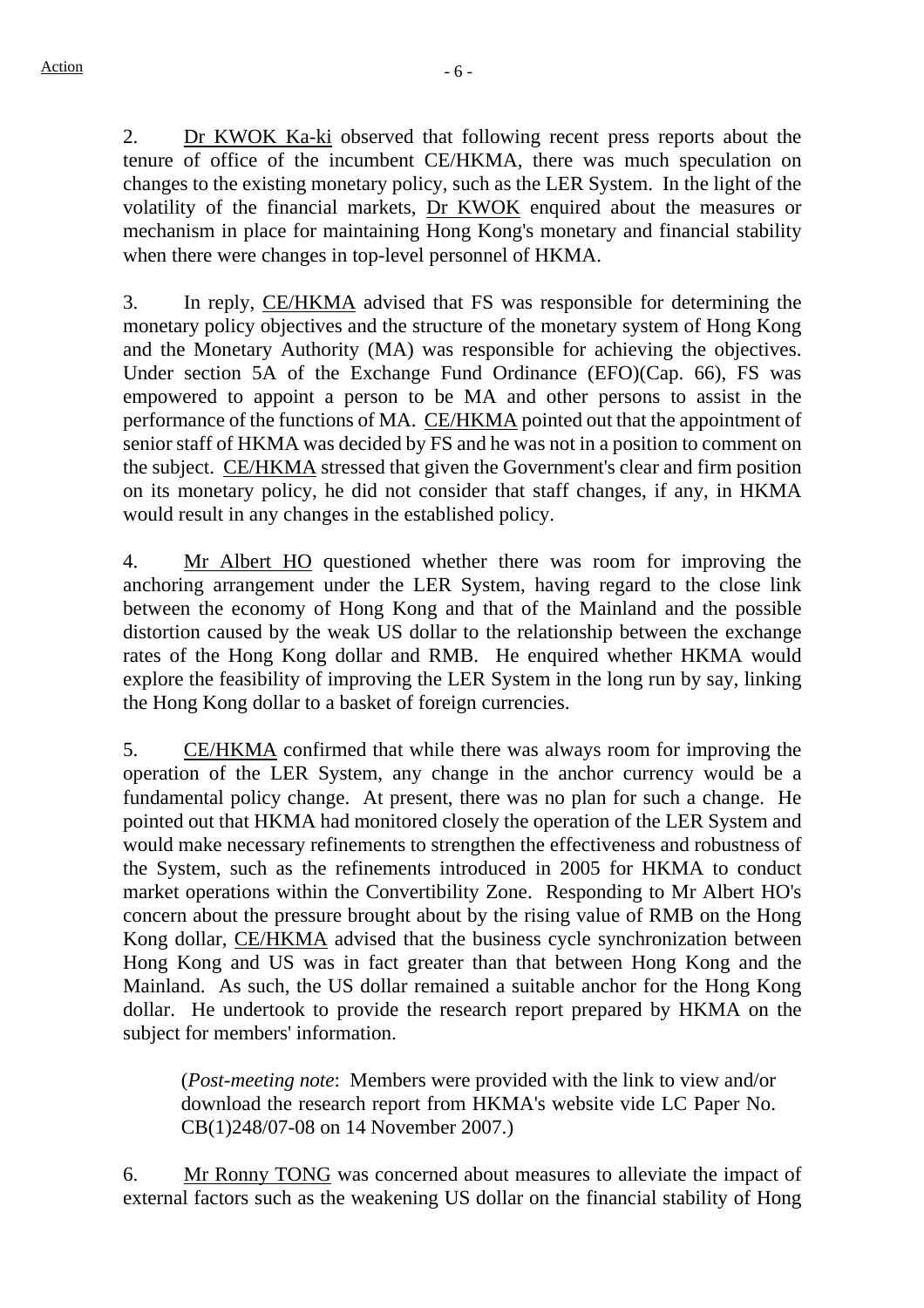Kong. In this regard, CE/HKMA advised that HKMA would monitor closely the ability of banks to manage the risks arising from market volatility to prevent any systemic problem which might pose a threat to the financial stability of Hong Kong. As to Mr TONG's enquiry on recent reports on the imposition of an upper limit (i.e. 30%) on Mainland funds investing in the Hong Kong financial market, CE/HKMA advised that as far as he was aware of, the 30% cap was the approach adopted by some institutional investors on the Mainland to limit the investment in the Hong Kong stock market, and was not an official policy promulgated by the Mainland authorities.

# *Inflationary pressure faced by Hong Kong*

7. Mr Ronny TONG expressed concern about the inflationary pressure brought about by factors such as the surge in stock prices, drop in unemployment, rising prices of foodstuff and other imported goods etc. He was concerned about the possible adverse impact of inflation brought about by the weakening US dollar under the currency peg on the economy of Hong Kong and enquired about the alleviating measures, if any. Mr Albert HO shared Mr TONG's concern and pointed out that lower-income earners and other disadvantaged groups in society would be most hard hit. Mr James TIEN also expressed concern about the inflationary pressure resulting from rising prices of imports from the Mainland in the face of a strong RMB.

8. In response, CE/HKMA said that the externally oriented economy of Hong Kong would be confronted by a number of uncertainties such as the economic and financial outlook for the Mainland and the US. The outcome of the US sub-prime crisis and its impact on the global economy were yet to be ascertained. Market participants should therefore keep a close watch on developments. There were also uncertainties in the economic development on the Mainland under China's socialist market economy. Whilst there was little scope under the LER System for an autonomous interest rate policy to achieve consumer-price stability or economic growth, CE/HKMA pointed out that the robust growth in productivity in recent years could alleviate inflation pressure.

9. Responding to Mr Albert HO's further enquiry on the inflationary outlook, CE/HKMA said that global inflation was expected to be low in the long run and Hong Kong would therefore be on a similar trend. He nevertheless agreed that the Government should monitor closely the impact of inflation on people's livelihood, particularly the low-income and underprivileged groups. CE/HKMA said that he was supportive of having appropriate fiscal measures and other policy initiatives to relieve the difficulties faced by these groups at times of rising inflation.

10. Ms Emily LAU pointed out that the Government had accumulated a substantial amount of surplus taking into account the \$377.7 billion in the fiscal reserve account and the \$594.2 billion accumulated surplus of EF. Noting that CE/HKMA was supportive of appropriate measures to alleviate the impact of inflation on people's livelihood, Ms LAU sought his view on the use of the available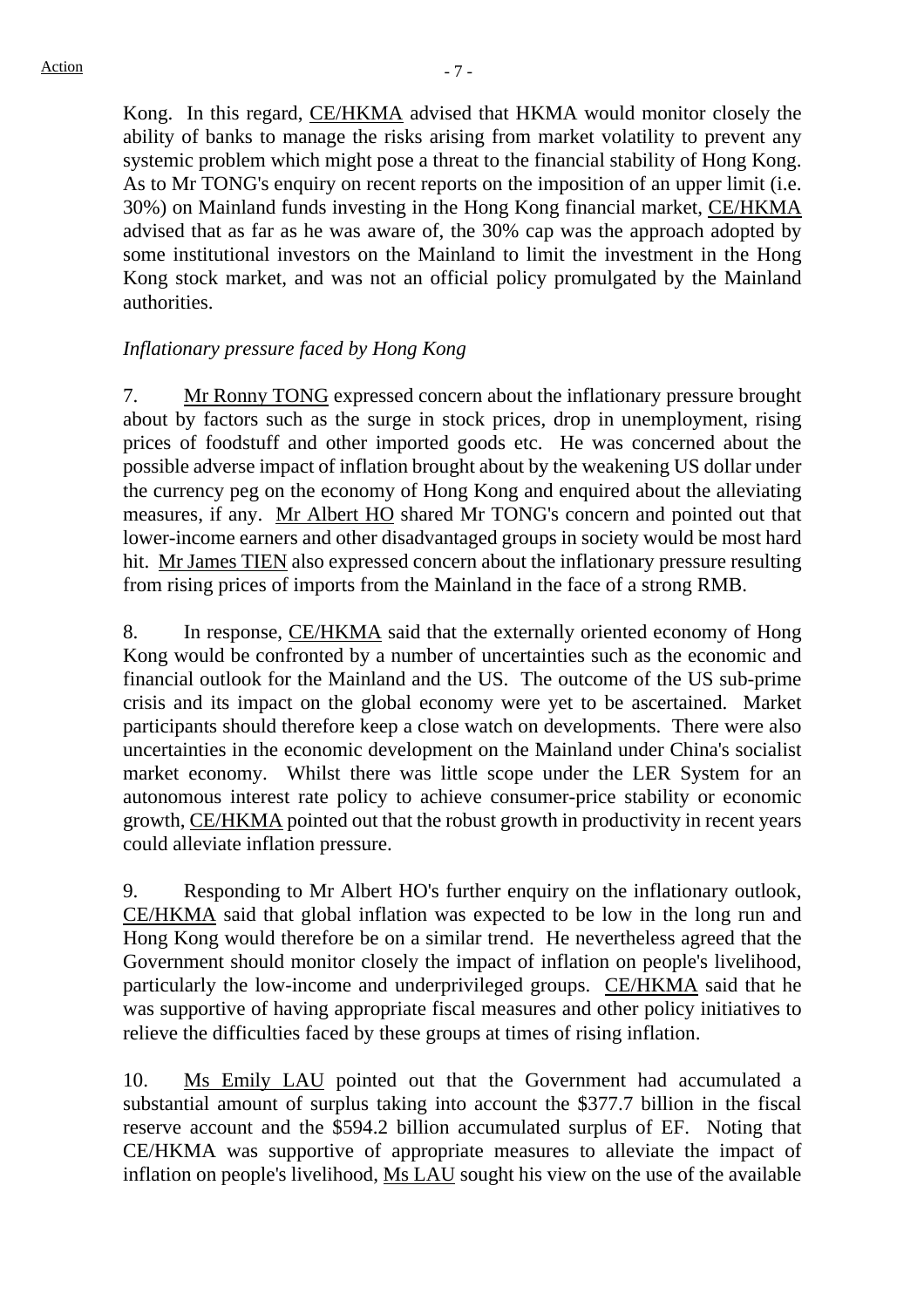surplus for implementing additional relief measures for the low-income and underprivileged groups. Mr James TIEN expressed similar concern.

11. In this connection, CE/HKMA said that in principle, he considered it appropriate for the Government to return wealth to the people at times of fiscal surplus. As to the formulation of concrete measures, he would defer to other experts in the Government. While noting Ms Emily LAU's view that the fiscal reserves and the accumulated surplus of EF were public resources owned by the people of Hong Kong, CE/HKMA pointed out that pursuant to EFO and the Public Finance Ordinance (Cap. 2), the authority for determining the use of EF and the management of public finances vested with FS.

12. Regarding ongoing concerns about the appropriate level of fiscal reserves required for maintaining the stability of the Hong Kong currency, CE/HKMA advised that from a prudential point of view, it would be desirable to maintain as much reserves as possible for this purpose. He nevertheless said that other policy objectives had to be taken into consideration when considering the proper use of EF. On the suggestion to transfer part of the accumulated surplus of EF to the General Revenue Account to fund public expenditure, CE/HKMA advised that under section 8 of EFO, FS might, after consulting the Exchange Fund Advisory Committee (EFAC) and with the prior approval of the Chief Executive in Council, transfer from EF to the general revenue or to such other fund or funds of the Government any sum in excess of the amount required to maintain a 105% backing of the total monetary base. Given that there was a fiscal reserves amounting to \$377.7 billion as at end-September 2007, he did not anticipate the need to transfer funds from EF to the General Revenue Account for the time being.

## *Management of the Exchange Fund*

13. Referring to Charts 43 and 45 of the power-point presentation material on the investment income and assets of EF, Mr James TIEN noted with concern that the investment gain derived from Hong Kong equities had significantly outperformed that of bonds in the first nine months of 2007. Noting that \$857.6 billion and \$180.4 billion of EF assets were held in debt securities and Hong Kong equities respectively, Mr TIEN opined that given the surge in local stock prices in 2007, the investment of EF could have achieved a higher return should the asset mix of EF be adjusted by increasing the investment of assets in Hong Kong equities. He enquired whether there was any flexibility to allow HKMA, in its management of EF, to invest in new financial products with a view to achieving a higher investment return.

14. In response, CE/HKMA advised that EF's long-term asset allocation strategy was governed by the investment benchmark approved by FS after consultation with EFAC. Under the current benchmark, 77% of EF assets had to be allocated to bonds and 23% to equities. The investment benchmark represented the optimal mix of assets designed to meet the statutory objectives of EF (a) to preserve capital; (b) to ensure that the Monetary Base at all times would be fully backed by highly liquid US dollar-denominated securities; (c) to ensure that sufficient liquidity would be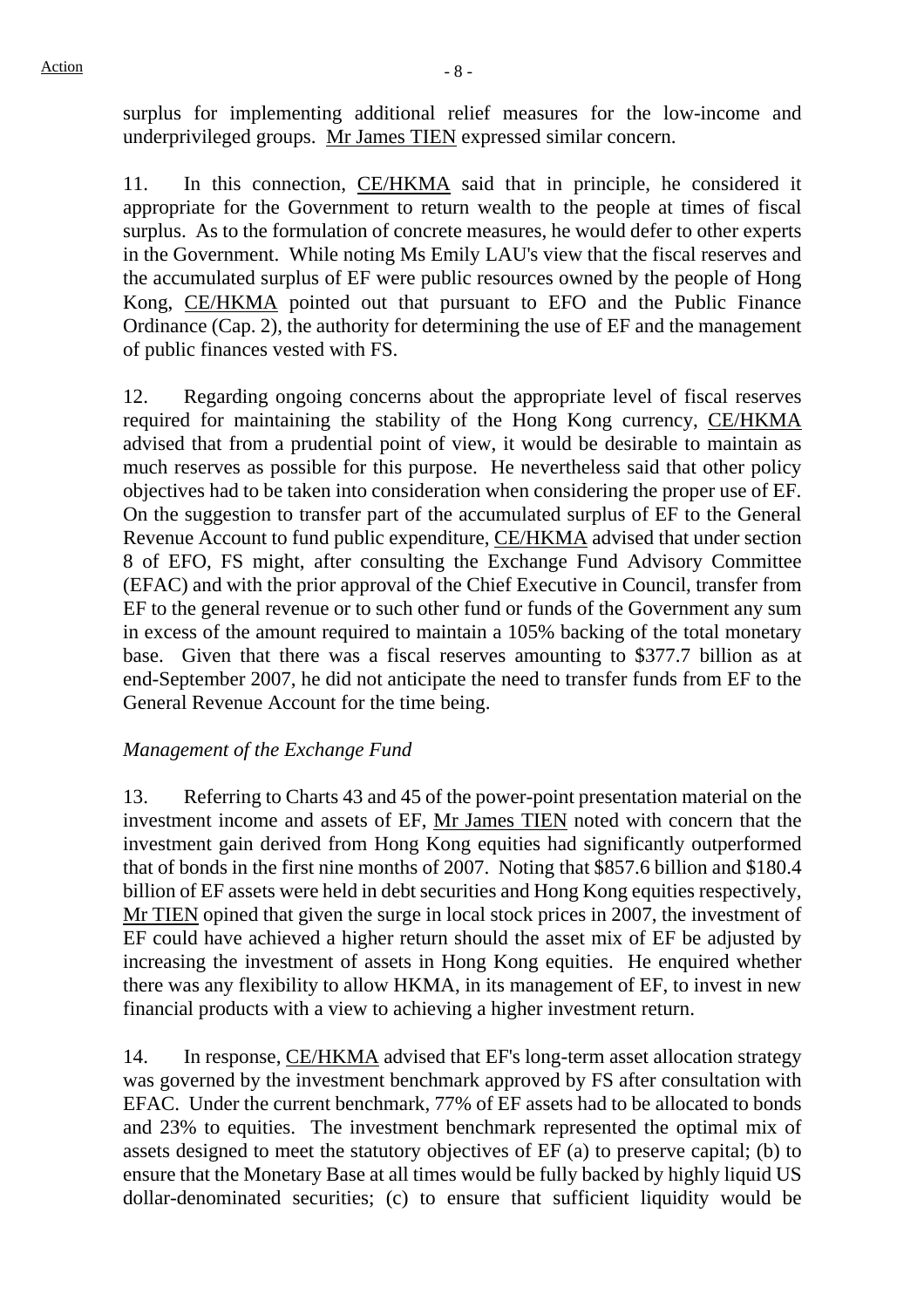available for the purposes of maintaining monetary and financial stability; and (d) subject to (a)–(c), to achieve an investment return that would preserve the long-term purchasing power of EF. The current asset mix of EF was considered appropriate having regard to the above objectives. While new financial products might yield higher investment return, higher investment risks might also be incurred. In the management of EF, HKMA could deviate from the investment benchmark within the limits approved by FS so as to take advantage of market developments to achieve a higher return. The percentage of permissible deviation was market-sensitive information and could not be disclosed. CE/HKMA added that the Investment Sub-Committee of EFAC monitored the investment management work of HKMA and would make recommendations to FS through EFAC on the investment benchmark and investment strategy of EF where appropriate.

15. Mr James TIEN asked whether the revised income-sharing arrangement between the fiscal reserves and EF would place the Treasury in a better position to share the investment income of EF during years of good returns. In response, CE/HKMA advised that under the revised income-sharing arrangement, the fiscal reserves placed with EF would be paid an annual fee at a pre-determined rate fixed each year, being the higher of the average annual rate of return of EF's investment portfolio in the past six years, or the average annual yield of three-year EF Notes of the preceding year. The fixed rate of fee payment to Treasury for 2007 was 7% and the estimated total payment for 2007 was \$26 billion. The revised income-sharing arrangement would provide stability and predictability to the Treasury's share of the investment income as the fixed rate of payment would not be affected by fluctuations in EF's investment return during the financial year in question. CE/HKMA added that the rate of return for 2007 would be reflected in the computation of the fixed rate of fee payment to the Treasury for 2008 and subsequent years.

## *Soundness of the banking system*

16. Noting the comprehensive analysis given by CE/HKMA on the US sub-prime crisis, Mr Albert HO opined that the impact of the sub-prime crisis on the banking system of Hong Kong would hinge on the sub-prime mortgage exposure of banks and sought information in this regard. Ms Emily LAU also expressed concern about the impact of the US sub-prime crisis on the soundness of the banking system in Hong Kong and urged HKMA to monitor the developments closely. In this connection, Ms LAU noted HKMA's plan to conduct a "health check" on banks and sought information on details of the plan.

17. In reply, CE/HKMA informed members that based on the information submitted by locally incorporated banks, their aggregate exposure to the US sub-prime mortgage market was limited, constituting less than 1% of the total capital of the banking sector. While there were variations in the amount of such mortgage held by individual banks, it would be unlikely for the US sub-prime crisis to have systemic implications on the banking sector of Hong Kong. HKMA would monitor closely the development of the sub-prime problem. CE/HKMA nevertheless cautioned that if the US sub-prime problem worsened and caused an adverse impact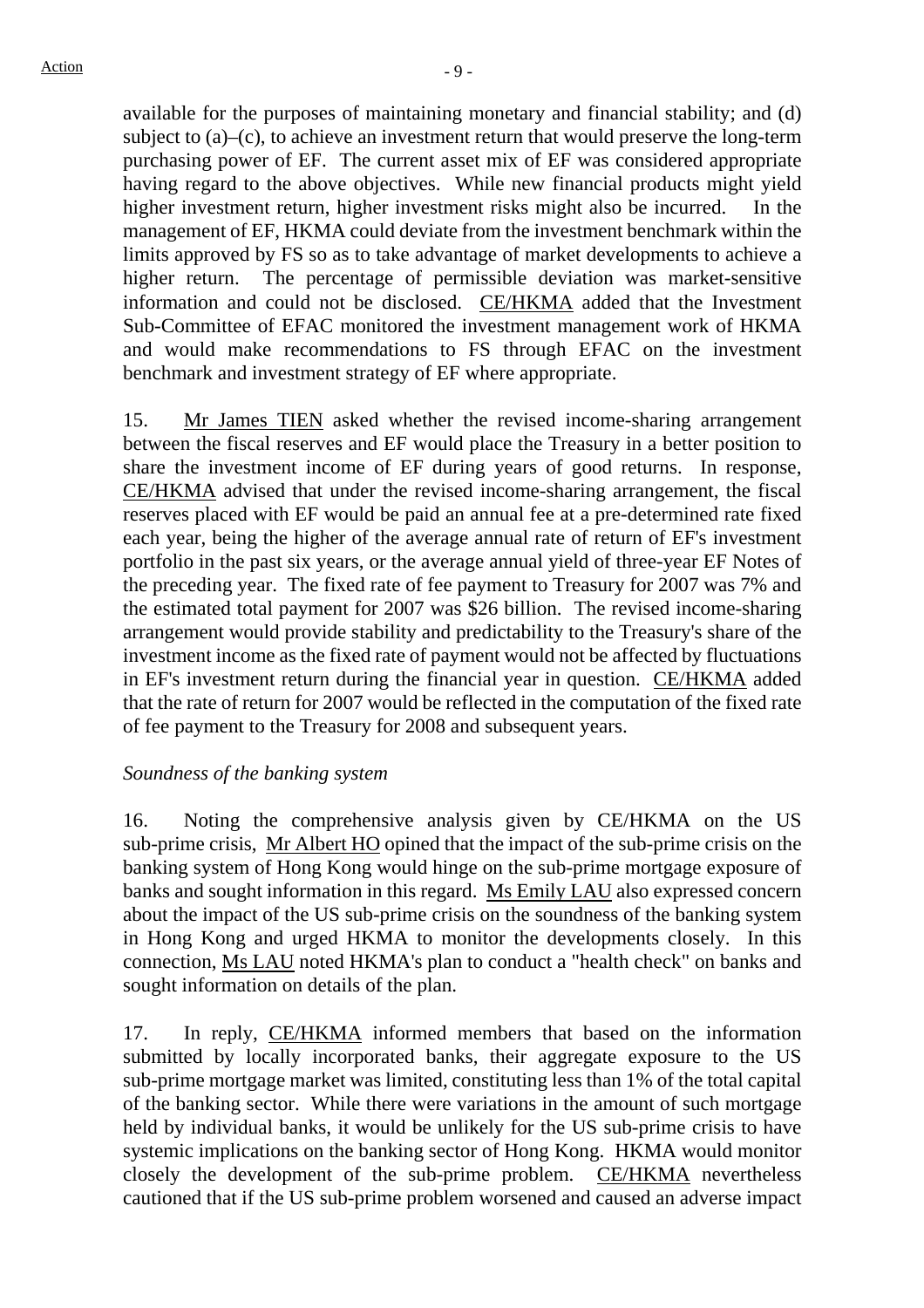on consumer spending and the US economy, Hong Kong and the rest of the global economy would inevitably be affected. As to the plan to conducta "health check" on the banking sector, CE/HKMA highlighted that HKMA had been conducting stress tests for the banking sector from time to time. The forthcoming "health check" would not generate too much additional work for banks in providing the requisite data to HKMA. As HKMA was still working out details of the exercise, it would provide further details to the public when available.

(*Post-meeting note*: HKMA's press release dated 6 December 2007 on the review of its work on banking stability was circulated to members vide LC Paper No. CB(1) 412/07-08 on 10 December 2007.)

18. Ms Emily LAU said that she was informed that about 10% of investors were engaged in stock trading through margin financing. As such, she was concerned about the consequences of market volatilities on the investing public and the banking sector. In response, CE/HKMA said that the margin financing activities of banks were subject to strict regulation and risk control. Out of the total lending of banks, such margin financing constituted only a small percentage and should not pose any serious threat to the banking sector.

### *Investors' risk management*

19. Noting that sub-prime mortgage loans were usually repackaged into highly-rated asset-backed securities or structured products through securitization and other innovative means, the Chairman sought CE/HKMA's view on the securities and credit derivatives with a sub-prime component and how investors could better assess the market risks. In reply, CE/HKMA said that it was not easy for investors to understand the market risks when making investment in exotic credit and debt instruments, given the complexity of the underlying structure and operations of the assets involved. He pointed out that while ratings given by credit rating agencies could provide some reference, the current rating methodology did not place sufficient emphasis on the assessment of the combined market risks arising from the dynamic interaction between different securities and credit instruments. He suggested that more work should be done in this regard by rating agencies.

## **II. Proposed amendments to the Mandatory Provident Fund Schemes Ordinance (Cap 485)**

 $(LC$  Paper No.  $CB(1)160/07-08(02)$  —Administration's paper on proposed amendments to Mandatory Provident Fund Schemes Ordinance)

Briefing by the Administration and the Mandatory Provident Fund Schemes Authority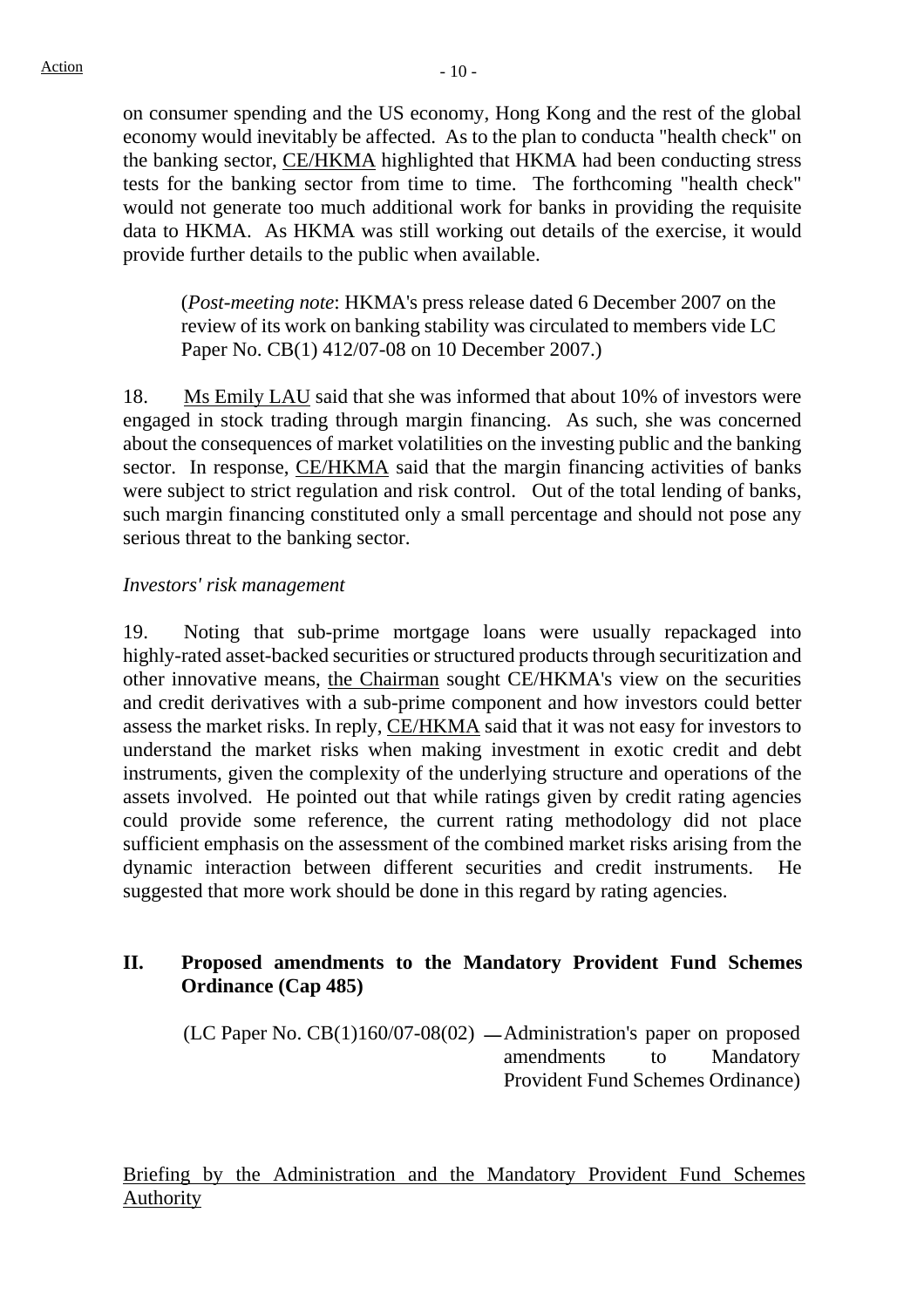20. At the invitation of the Chairman, the Deputy Secretary for Financial Services and the Treasury (Financial Services) (DS/FS) gave a brief introduction on the background and purposes of the proposed amendments to the Mandatory Provident Fund Schemes Ordinance (MPFSO) (Cap.485). DS/FS advised that since the launch of the Mandatory Provident Fund (MPF) System in 2000, it had been subject to review from time to time to ensure that the System continued to serve the needs of existing and potential scheme members. The present proposed amendments, which were recommended by the Mandatory Provident Fund Schemes Authority (MPFA), covered different aspects of the operation, in particular the enforcement, of the MPF System.

21. At the invitation of the Chairman, Mr Darren MCSHANE, the Executive Director (Regulation & Policy), MPFA (ED(RP)/MPFA) briefed members on the major proposals:

- (a) Under the existing MPFSO, where an employer had failed to enrol an employee in an MPF scheme and thus had not been making mandatory contributions for the employee, while criminal prosecution could be brought against the employer for non-enrolment, no legal action could be taken against the employer for non-payment of mandatory contributions. To close this loophole and ensure that employees in non-enrolment cases would not be deprived of their entitlement to mandatory contributions, MPFA proposed to amend the MPF legislation to make it clear that an employer who did not enrol its relevant employee in an MPF scheme would still be liable to pay mandatory contributions for the employee. To facilitate effective enforcement, MPFA also proposed to amend the MPFSO so that in cases of non-enrolment or non-payment of mandatory contributions, the court would have a discretionary power to compel the employer to enrol its employees in an MPF scheme and to pay the outstanding contributions and contribution surcharges as appropriate.
- (b) In response to concerns that default in making MPF contributions was akin to default in wage payment and hence, the maximum penalty for default contributions should be adjusted upward to align with that for wage defaults under the Employment Ordinance (EO) (Cap. 57), MPFA proposed to increase the maximum penalty for non-enrolment and non-payment of MPF contributions to bring it on par with that for wage defaults under the EO, i.e. a fine of \$350,000 and imprisonment for three years.
- (c) The sanctions provided under the existing MPF legislation against default contributions did not distinguish between cases where any employer had deducted MPF contributions from an employee's wage for its own use and cases where no such deduction had been made. Concerns had been expressed that employers who had deducted an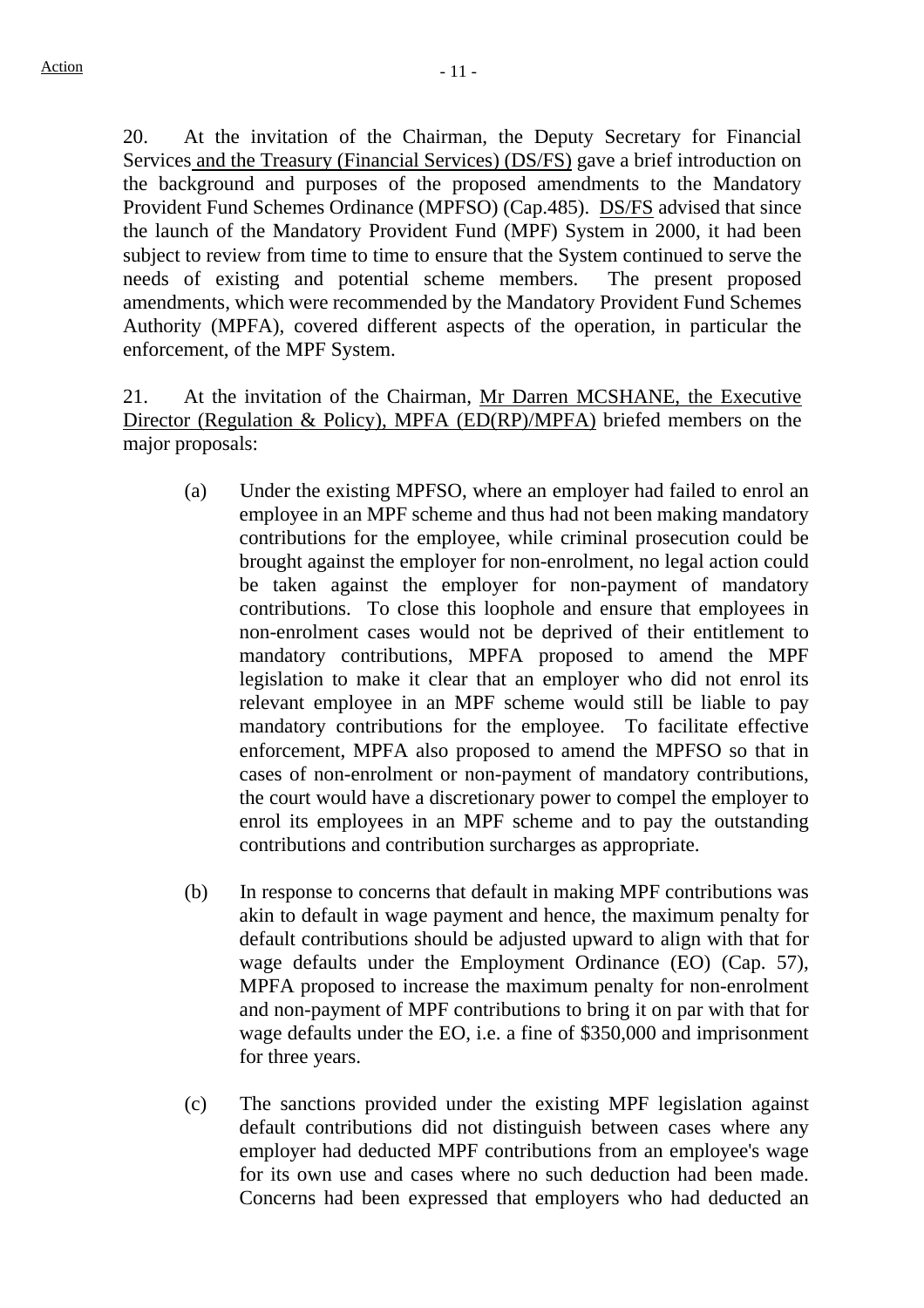employee's wage but made no mandatory contributions should be subject to heavier punishment. In this connection, MPFA proposed a higher maximum penalty of a fine of \$450,000 and imprisonment for four years on employers who did not remit to the trustee mandatory contributions deducted from employees' wages.

- (d) At present, employers were required to give monthly pay-records to their employees who were MPF scheme members. However, there was concern that some employers could deliberately provide false or misleading contribution details in the pay-records to deceive their employees. To safeguard the interests of scheme members, MPFA proposed to create a new offence against the employer which, in its pay-record provided to an employee, knowingly or recklessly provided false or misleading information in a material respect.
- (e) Under the existing MPF legislation, a trustee must first be approved by MPFA if it intended to conduct MPF business. Subsequent to MPFA's approval, any new appointment of chief executive officer and directors in respect of the trustee required the prior consent of MPFA. However, there was no similar requirement for prior consent in respect of subsequent appointment of indirect controllers and minority shareholder controllers. Moreover, once MPFA had given consent to the appointment of a chief executive officer or director of the trustee, MPFA was not empowered to withdraw the consent even if the chief executive officer or director was no longer suitable to continue performing his role. MPFA considered that for better supervision of trustees, it should be empowered to withdraw the consent previously given to any chief executive officers or directors as well as other types of controllers from continuing to hold such positions if they were no longer suitable. In addition, MPFA considered that a person who had become the controller of a trustee by virtue of his acquiring the voting shares of an approved trustee exceeding the threshold of 15% should be prohibited from exercising the voting rights conferred by the shares until and unless consent was given by MPFA to the person to be a controller of the trustee. To address the above issues, MPFA proposed to amend the MPF legislation to set out clearly the approval requirements in respect of indirect controllers and minority shareholder controllers and the withdrawal of approval of controllers under specified circumstances.

### Discussion

#### *Strengthening the enforcement of the MPF System*

22. Mr WONG Kwok-hing stated his support for the proposed amendments to enhance the enforcement of the MPF System. In particular, he welcomed the proposal to increase the maximum penalty for non-enrolment and non-payment of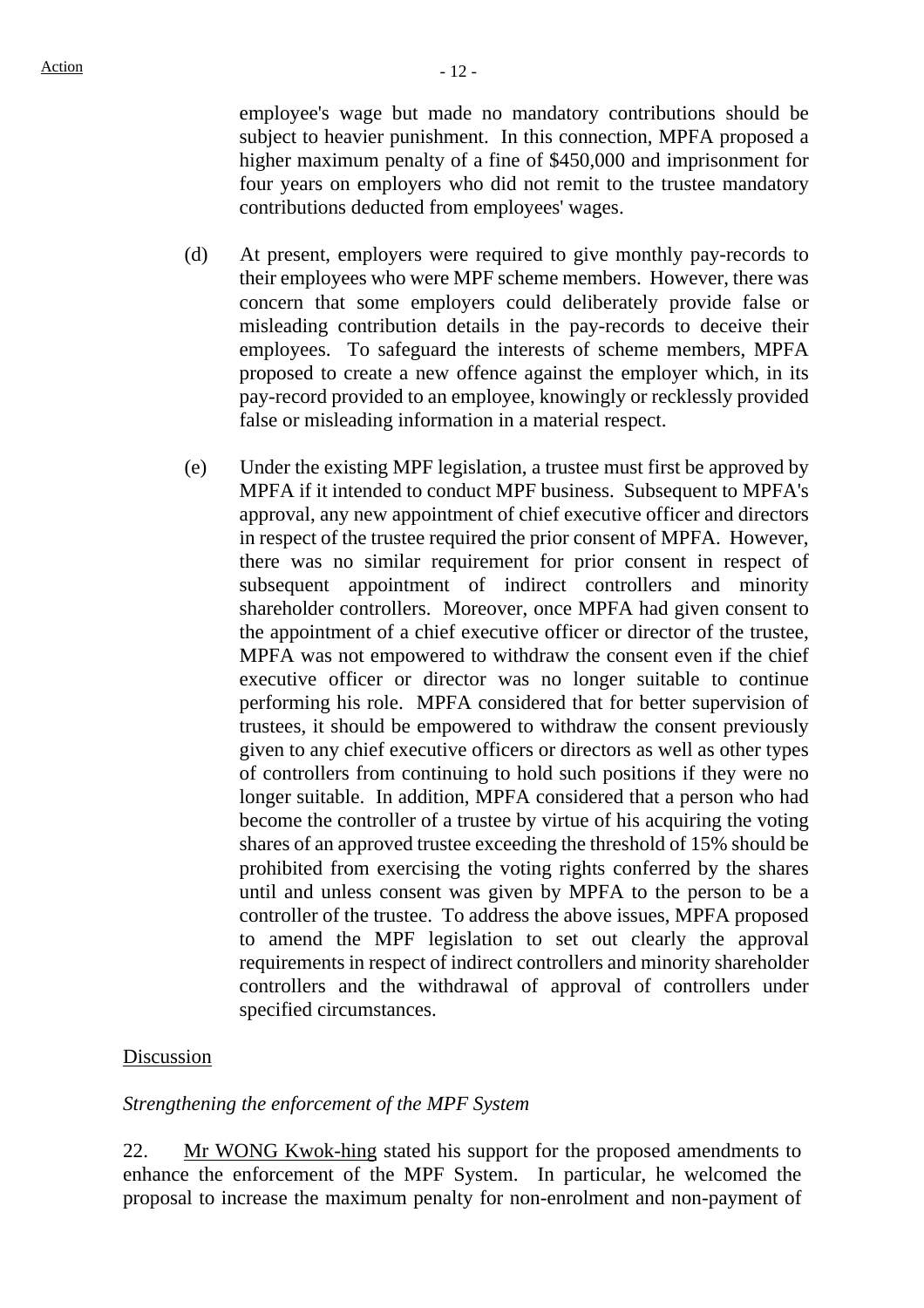MPF contributions by employers to bring it on par with that for wage defaults under the EO, as had been urged by the Hong Kong Federation of Trade Unions for many years. In order to ensure that the enforcement measures could be implemented effectively, he enquired how employees could check whether contributions had been made by their employers.

23. In response, ED(RP)/MPFA advised that the principal mechanism embodied in the law for detecting and recovering default contributions was for the trustee to provide reports. Nevertheless, a central enquiry hotline had been put in place since August 2007 for employees to access their MPF account information through an interactive voice response system. Moreover, MPFA was working with trustees to improve the content of the Annual Benefit Statement so that it would be easier for employees to verify the information provided by their employers. In addition, if the legislative proposal to create a new offence for providing false or misleading pay-records to employees was enacted, it would help ensure the accuracy of the pay-record information so that employees could check whether contributions had been duly made by their employers.

24. Given that some employees were reluctant to lodge complaints against their employers for fear of reprisal or other predicament such as losing their jobs, Mr WONG Kwok-hing and Mr Albert HO considered that MPFA should also take action on anonymous complaints and make proactive investigation into alleged offences. Mr HO further said that if an employee was required to provide personal information to substantiate his complaint, the information received should be treated in strict confidence. ED(RP)/MPFA noted members' views and responded that MPFA had formulated a proposal to offer protection to employee who had given information to the MPFA for enforcement of the MPF legislation. After being endorsed by the MPF Schemes Operation Review Committee, the proposal was sent to the Government for consideration.

25. Mr WONG Kwok-hing was concerned whether the legislative amendments, if enacted, would have retrospective application in order to achieve greater deterrent effect and provide better protection for employees. In response, ED(RP)/MPFA explained that some proposed amendments would be retroactive while some were not. Under the proposed amendments, employers in non-enrolment cases would be required to make mandatory contributions in respect of their employees' past period of service starting from 1 December 2000 or a later date. However, for proposed amendments creating new offences, such as failure of employers to remit to the trustee the employee's deducted wages as mandatory contributions and providing false pay-records to employees, the provisions would only take effect upon enactment. The proposed increase in the maximum penalty for non-enrolment to MPF schemes and non-payment of contributions would also take effect upon enactment.

26. The Chairman remarked that where an employer had failed to enrol an employee in an MPF scheme, it necessarily followed that he would also fail to make MPF contributions for the employee. As such, instead of imposing a penalty on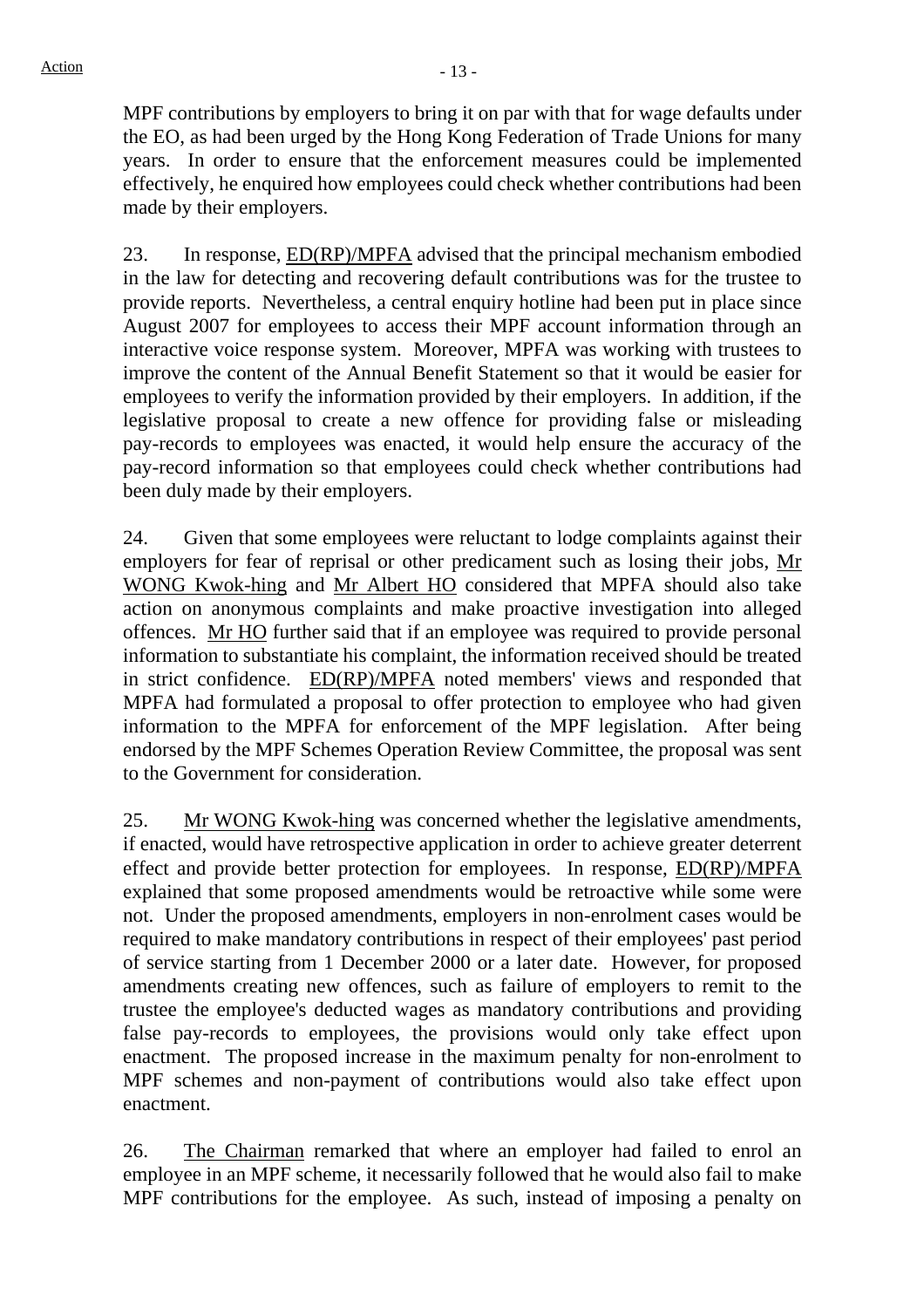default contributions in respect of non-enrolled employees, consideration might be given to imposing a much higher penalty for the offence of non-enrolment. ED(RP)/MPFA responded that under the current proposal, the employer would be subject to more sanctions as he could be prosecuted for both offences of non-enrolment and non-payment of contributions. Moreover, for each of these offences, the employer might be liable, upon conviction, to an increased maximum penalty of a fine of \$350,000 and imprisonment for three years. As such, ED(RP)/MPFA said that the proposed legislative amendments would provide stronger deterrence against non-compliance. In this connection, the Chairman said that the matter could be further considered by the relevant Bills Committee in due course.

# *Controllers of approved trustees*

27. While welcoming the proposed amendment in respect of the approval of controllers of approved trustees, Mr WONG Kwok-hing enquired about the penalty for non-compliance. In response, ED(RP)/MPFA advised that the proposed amendment only sought to improve the regulatory arrangement for approving MPF trustees. Where there was collusion by parties to mislead MPFA to gain control of the approved trustee in question, MPFA might consider revoking the approval previously granted.

28. Mr Ronny TONG said that Members of the Civic Party supported in principle the proposed amendments. Noting that MPFA would be empowered to withdraw its consent to the appointment of controllers or indirect controllers of approved trustees, he sought information on the circumstances under which consent would be withdrawn. In response, ED(RP)/MPFA advised that MPFA should be empowered to withdraw consent if such persons were no longer suitable. In determining suitability, MPFA would give due regard to a number of factors such as the controller's knowledge of and experience in administering MPF schemes, whether the individual had been convicted of any offence or declared bankrupt etc.

29. Mr Ronny TONG noted that one of the current proposals was to amend the MPF legislation to set out clearly the approval requirements in respect of indirect controllers and minority shareholder controllers and the withdrawal of approval of controllers under specified circumstances. However, since the circumstances in question would not be specified explicitly in the legislation per se, Mr TONG was concerned that MPFA's decision to withdraw consent might be regarded as being arbitrary. He therefore asked MPFA to consider specifying the circumstances in law for the sake of transparency and fairness. ED(RP)/MPFA took note of Mr TONG's views and said that MPFA might consider whether relevant guidelines should be issued.